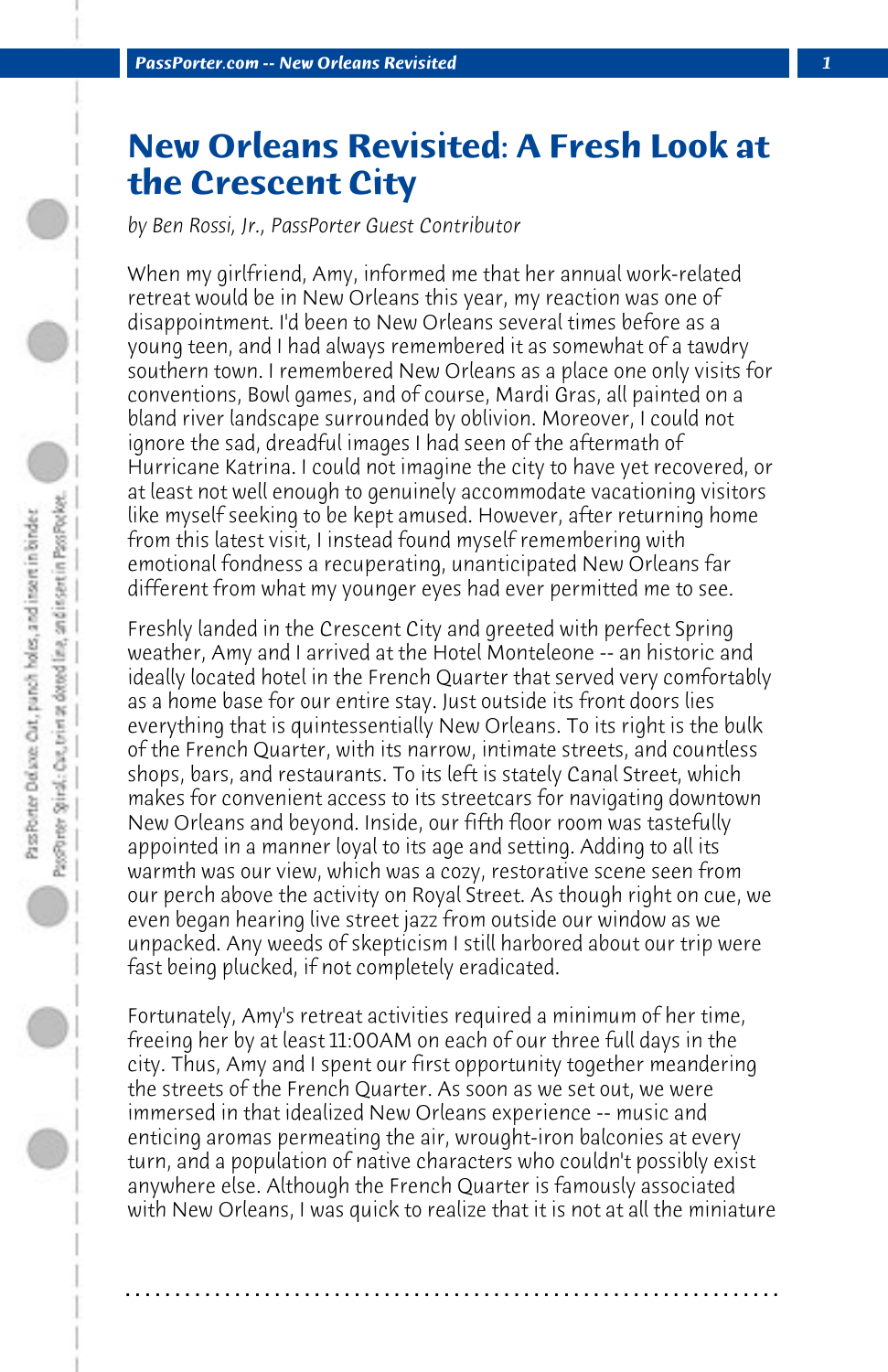"entertainment district" along Bourbon Street that I had recalled it to be. Instead, the French Quarter is a significant, integral component of New Orleans at large, and a rather expansive and vibrant one, too. Sure, there are the many souvenir shops, street performers, and gaudy attention-hogging attractions that cater to tourists. But they seamlessly co-exist with parks, residences, well-established restaurants, churches, grocers, museums, and magnificent statues and monuments. It is a delightful blend of Europe and Dixie, further combined with a kind of Manhattan-like energy that I simply didn't expect. I was consumed by its realism, too. There are no trendy designs, and no fake facades. The colors are muted and weathered. The buildings are wrinkled with the wisdom of their long histories.

As we walked its many blocks, we saw warmly inviting shops and courtyards in every direction, all while constantly passing the famed restaurants of one celebrated chef after another. Instead of a sit-down meal however, we had opted for grazing here and there. For lunch, we visited the Central Grocery for a classic Muffelata sandwich we bought from over the counter. Muffelatas are a contribution from the lesser-known Italian influence not usually associated with New Orleans's history. Afterward, our wandering brought us to Jackson Square, over which the striking St. Louis Cathedral stands watch. Across Decatur Street, which is as lively a street as any in the French Quarter, Amy and I shared beignets at the age-old Cafe Du Monde, providing a perfect stopping point from which to absorb all the indigenous scenery. On a cautionary note however, we were astounded to find that many of the eateries in the area do not accept credit cards. One must be sure to have a good supply of cash on hand before setting out. From Cafe Du Monde, we made our way back toward our hotel on Royal Street, but not before making the obligatory trek one block beyond, to Bourbon Street, with its eye-opening flamboyance, but with no less the regional flavor and impact. While I might dare to describe the French Quarter as theme-park-like in terms of its personality and proportion, this is otherwise a much more "real" place -- as genuine as a place can be. It is a place that has never been rinsed of its historic authenticity, or of its flaws. Its appealing sparkle comes, instead, from the unpretentious character and charisma that it cloaks you with.

PassPorter Spiral: Car, trim at dotted line, and insert in PassPocket. PassPorter Del son: Cut, punch holes, and insert in binder

> On the third day of our stay, New Orleans's 26th annual French Quarter Festival began. Despite our thorough exploration of the French Quarter two days prior, this proved to be a rather distinct experience in itself. The French Quarter Festival began in 1984, growing to become the largest free music festival in the South. This year, the Festival was to include some seventeen stages throughout the French Quarter featuring an endless schedule of performing brass bands, traditional and contemporary jazz artists, R&B headliners, and much more.

> **. . . . . . . . . . . . . . . . . . . . . . . . . . . . . . . . . . . . . . . . . . . . . . . . . . . . . . . . . . . . . . . . . .**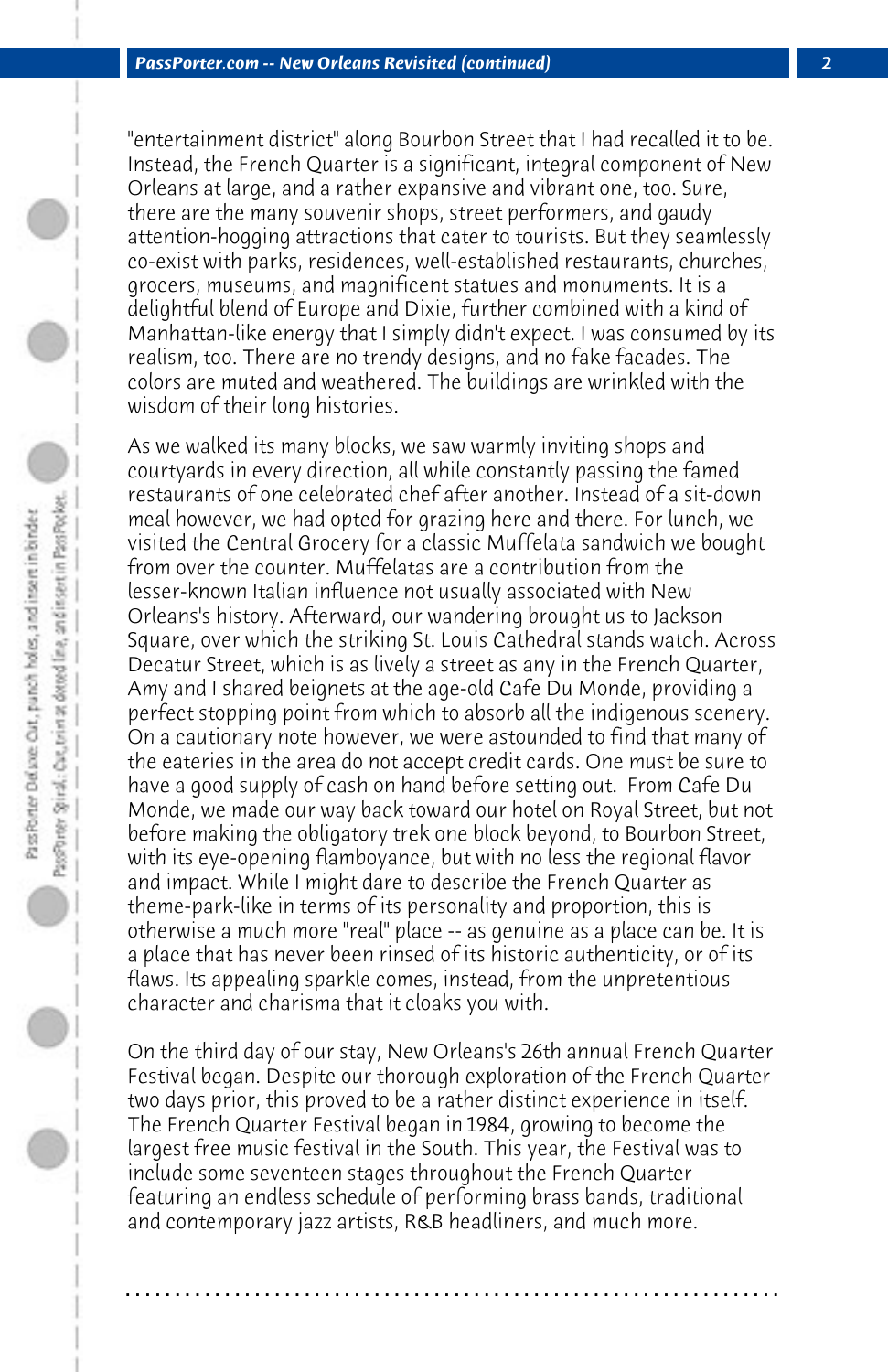*PassPorter.com -- New Orleans Revisited (continued) 3*

Accompanying the live music would be over ninety food and beverage booths offering an assortment of New Orleans fare from area restaurants and vendors. I was excited to discover that the Festival was to "kick off" with a parade on Bourbon Street at 10:00AM. I had to see this! So, with Amy still sequestered at her retreat session that morning, I ventured out on my own, croissant in hand, to await the parade. Against the aged character lines of Bourbon Street as a backdrop, the color was in the people -- a friendly and jovial crowd of locals and visitors alike. As the parade finally approached, the excitement erupted. Everyone laughed and cheered with the parading assembly of jazz bands, "pirates," strolling antebellum couples, horses, pageant queens, and various umbrella-toting Cajuns all marching in that unique New Orleanian strut. Amy eventually caught up with me after the parade, and together we then wound through the crowded streets to the Jackson Square area, around which the largest collection of food and beverage booths was gathered. Summoned by Cajun and Creole aromas, we started to sample the various offerings -- brisket sandwiches, spicy sausage, red beans and rice, bread pudding, crawfish, and much more, not to mention the various local beers and other alcoholic concoctions that attracted their own eager patrons. It was a harmonious scene of picnicking friends and families, children with balloons, and listeners dancing to music-filled a[ir, all sandwiched between green grasses an](http://www.passporter.com/articles/new-orleans.php)d azure skies. It was a fitting conclusion to our stay, and one that my mind's eye continues to find comfort in recalling.

Sometimes, what we remember and perceive about a place calls for a much-needed updating. On this latest visit to New Orleans, I had cautiously hoped for merely some simple diversion. Through the prism of mature eyes, I was instead rewarded with so much more.

*About The Author: Ben Rossi, Jr. is a contracts attorney from Orlando who literally grew up within the circus and theme park industries through his family's businesses. Ben and his girlfriend, Amy, are looking forward to their second Disney cruise this Fall, to the Eastern Caribbean.*

*Article last updated: 6/11/2009*

*View the latest version online at: http://www.passporter.com/articles/new-orleans.html*

*Copyright by Ben Rossi, Jr.. All rights reserved under International and Pan-American Copyright Conventions. No part of this publication may be stored in a retrieval system or transmitted in any form by any means electronic, mechanical, photocopying, recording, scanning, or otherwise, except as permitted under sections 107 or 108 of the 1976 United States Copyright Act. Resale of this guide is strictly prohibited without the copyright holder's permission. If you purchased this publication from someone other than PassPorter Travel Press, please call*

**. . . . . . . . . . . . . . . . . . . . . . . . . . . . . . . . . . . . . . . . . . . . . . . . . . . . . . . . . . . . . . . . . .**